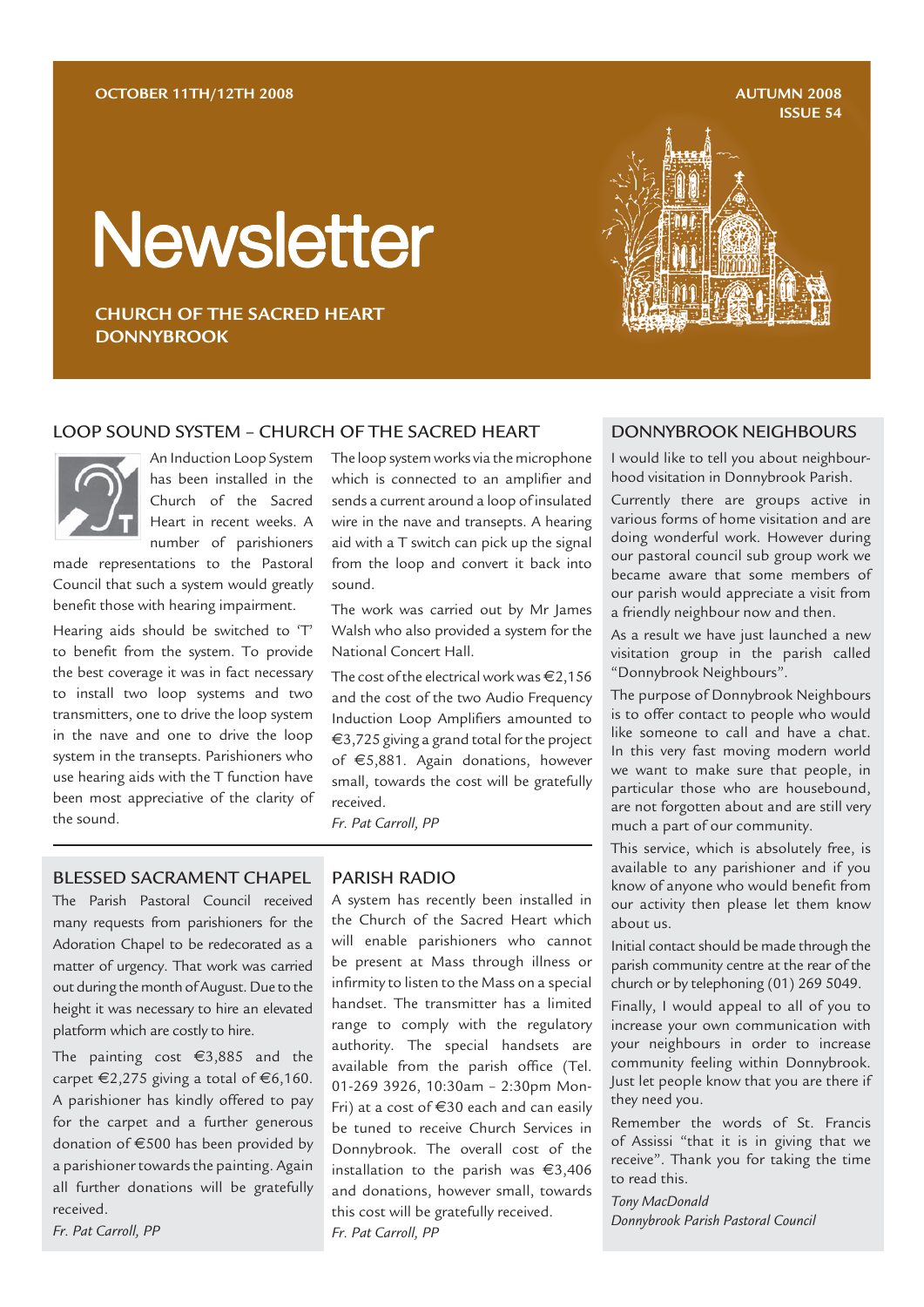#### THE ALZHEIMER SOCIETY OF IRELAND

The Alzheimer Society of Ireland wishes to thank all those who contributed so generously to the National Tea Day, always an important event in the Society calendar, and for their support throughout the year. It is greatly appreciated and is a great source of encouragement for those with Alzheimer's Disease, their carers and everyone engaged in the work of the Society.

The Society wishes to express it's thanks to the priests of the parish of The Sacred Heart Donnybrook, Father Pat Carroll, Father Declan Gallagher and Monsignor Richard Sherry, for their unfailing help and support.

*Dr. Niall Tierney Director Alzheimer Society of Ireland*

## LOURDES 150TH ANNIVERSARY DIOCESAN PILGRIMAGE



The Parish of Donnybrook was well represented on the recent Diocesan Pilgrimage to Lourdes September 7th to 12th with many parishioners participating both as pilgrims & helpers with the section for the sick. It was great to see a number of our young parishioners returning again to Lourdes to assist the sick.

*Fr. Pat Carroll, PP*

#### FR LOUIS O'SULLIVAN

Fr. Louis was a greatly loved curate in Donnybrook from 1975 until 1986. He was renowned for his visitation to the parishioners. He retired due to ill health to Our Lady's Manor in Dalkey in June 2005 where he died after a very long illness. His funeral Mass was celebrated in Milltown on Wednesday 1 October. A number of our parishioners were a great support and comfort to Fr. Louis during his illness and we thank them for their care and support.

## DONNYBROOK ACTIVE RETIREMENT ASSOCIATION

Parish Centre, Donnybrook, Dublin 4.



PROGRAMME: SEPTEMBER TO DECEMBER 2008

Fri 10th - Sun 12th Oct: 'Over 50s Show' in the R.D.S. Tickets available.

Tues 14th Oct: 'Exercises To Music', with Maud White

Tues 28th Oct: Hallowe'en Party.

Tues 11th Nov: Illustrated Talk On 'Alternative Medicine Today' by Dr. Patrick Greene.

Sat 22nd Nov: "Iolanthe" by the R.&R.in the Concert Hall. Tickets €25 available from: 6683244.

Tues 25 Nov: "Fish For Healthy Eating" Demonstration by Phena O' Boyle

Tues 9th Dec: Demonstration of Flowers for Christmas.

Tues 16th Dec: Christmas Lunch, Montrose Hotel at 12.30pm.

All meetings at 2.30 pm in the Parish Centre.

Art classes resumed: 10.30-12.30 Mon 29th Sept, 2.30-4.30 Wed 1st Oct. Term fee of €10 must be paid on enrolment. Enquiries to: 269 2964

#### LORETO PAST PUPILS UNION CAKE SALE

On Sunday 26th October from 9.30 am in the Parish Centre.

#### PARISH CENTRE: NEW KITCHEN

The Parish Pastoral Council established a sub committee to review the Parish Centre and to make recommendations. They were delighted to receive the offer of a new kitchen from our parishioners Johnny and Margaret Whitla who run Kitchen Flair Ltd. at 6 Seafort Avenue, Sandymount Village. They have kindly installed the beautiful kitchen which has also been rewired and painted. Again, our grateful thanks to Margaret and Johnny Whitla and to the Pastoral Council sub committee for all their work. *Fr. Pat Carroll, PP*

## BALLSBRIDGE, DONNYBROOK AND SANDYMOUNT HISTORICAL SOCIETY



Pembroke Library, Anglesea Road, Ballsbridge, Dublin 4.

The Ballsbridge, Donnybrook and Sandymount Historical Society has grown tremendously in the almost 2 years of its existence and has almost 250 members. Anyone wishing to join can obtain an application form and details of events at Pembroke Library, Anglesea Road or can visit the Society's new website at www.bdshistory.org

#### NOTICE OF FORTHCOMING EVENTS

Thursday, 27th November 2008

'From Horse-Drawn Trams to the Dart a history of transport through the area' - Jim Scannell.

Venue: St. Mary's National School, Belmont Avenue, Donnybrook at 8.00 pm Parking is available. Event is free to members and €3.00 for guests.

Thursday, 11th December 2008

The Annual General Meeting and Members' Evening giving our members an opportunity to talk about an item of historical interest.

If you wish to give a short presentation (5/6 minutes), please contact Gail Wolfe by text or call to her mobile phone.

Venue: St. Mary's National School, Belmont Avenue, Donnybrook at 8.00pm. Parking is available.

#### FR JOHN BOYERS

Fr John Boyers who has been Parish Chaplain in Merrion Road for the past twelve years is now helping with Masses in the Parish. Many parishioners already know Fr Boyers and he is very welcome. *Fr. Pat Carroll, PP*

#### **CARMELITES**

A course entitled "The Genesis Project" started in Aras Treasa, Clarendon Steet at 8 pm on Thursday 2nd October and continues for 20 weeks. The course deals with topics such as faith – reason – science – superstition.

Details from Rosemary 087 280 5438.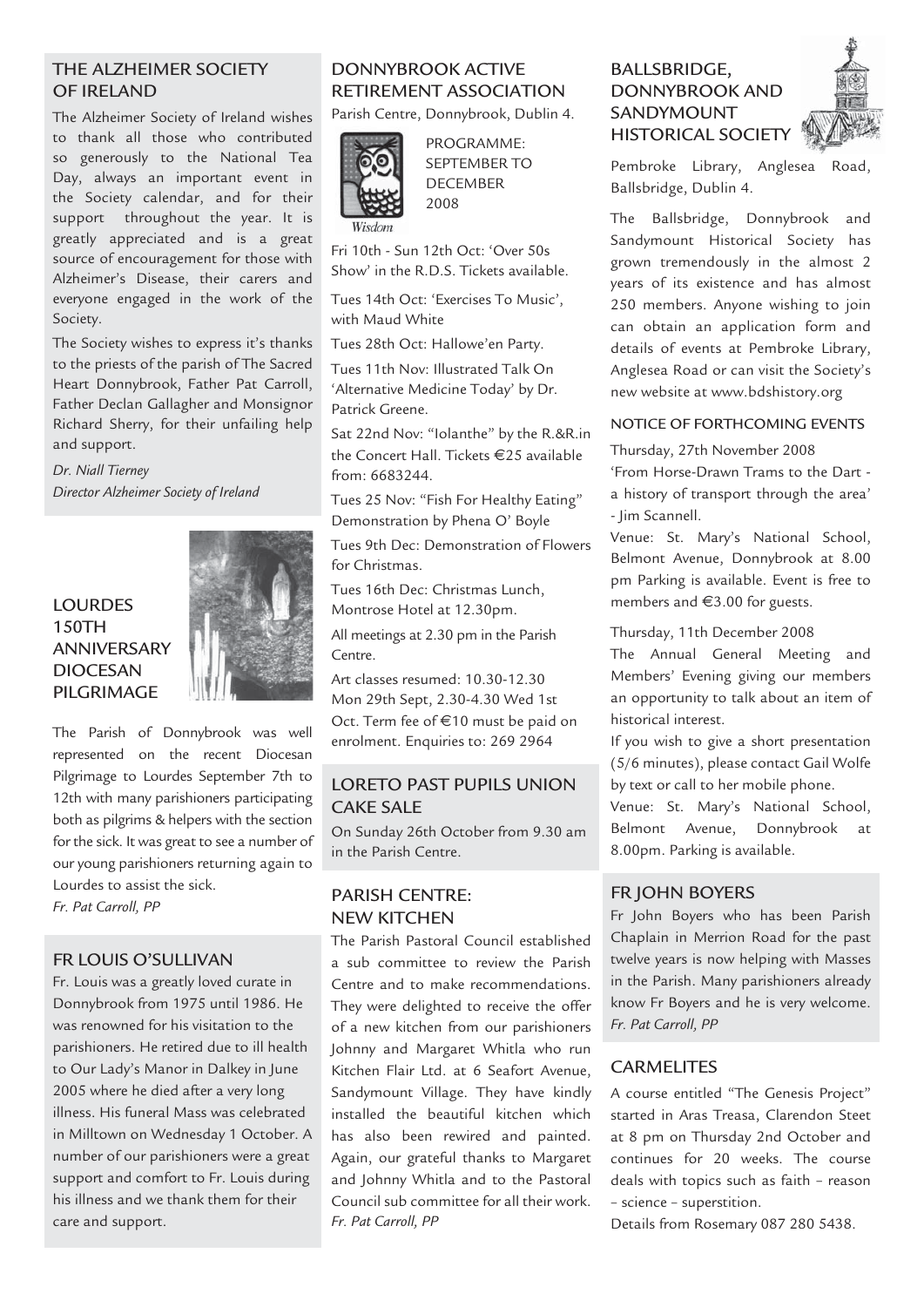# AVILA PUBLIC LECTURE SERIES ON SPIRITUALITY CALLING ALL WRITERS! SPIRITUALITY SECTION AND VOUTH CORNER

Tuesday, 14 October 2008, 8:00-9:30 pm. "St. Teresa of Avila: the Prayer Adventure" V*incent O'Hara, OCD*

Tuesday, 11 November 2008, 8:00-9:30 pm. "Edith Stein and a spirituality of Holocaust" *Robert Opala, OCD*

Tuesday, 16 December 2008, 8:00-9:30 p.m. "The language of St. John of the Cross" *Nicholas Madden, OCD*

Booking: Avila Carmelite Centre, Bloomfield Avenue, Morehampton Road, Donnybrook, Dublin 4

Phone: 01 643 0200; Fax: 01 643 0281 E-mail: avila@ocd.ie

A weekly evening course on Scripture "The Word of the Lord" started at 8p.m. on Thursday 2nd October and continues until 18th December.

"Has Christ been left out of Christmas in the 21st century?"

We are looking for short pieces from our under 18 parishioners for inclusion in our Advent/Christmas Newsletter. Deadline 16th November.

There is a prize fund of  $€100$  for successful entries.

Correspondence to Newsletter, Parish Office or Newsletter@vodafone.ie

#### ORLAGH RETREAT CENTRE

26th October - 2nd November CENTERING PRAYER RETREAT Led by Pat & Bob Johnson

#### 8th November

DAY FOR YOURSELF: Sacred Places – Where Can You Find God? John Byrne & Bernadette Toal, 10.00 am - 5.00 pm, €50

#### 9th November

SCRIPTURE DAY: To See or Not to See themes from the Gospel of Mark, Sean Goan, 10.00 am - 5.00 pm, (including lunch and Mass), €55

28th - 30th November ADVENT RETREAT: "Stay Awake" Orlagh Team Members, Friday 5.00 pm - Sunday 2.00 pm, €160 (residential) €110 (non-residential)

#### 6th December PARISH MINISTRY DAY

13th December DAY FOR YOURSELF: Christmas is Coming - How Can You Prepare? John Byrne & Bernadette Toal, 10.00 am  $-5.00 \text{ pm}, \text{£}50$ 

14th December SCRIPTURE DAY "In the Beginning was the Word", The Prologue (John 1.1-18) - a Key to the Fourth Gospel, Kieran O'Mahony, 10.00 am - 5.00 pm (including lunch and Mass), €55

For further information contact: Old Court Road, Dublin 16. Tel: (01) 4958190 Email:info@orlagh.ie

# THE SACRED HEART MESSENGER

The devotion to the Sacred Heart of Jesus in Ireland has remained strong through the years.



Helping to spread this devotion, the much-loved Sacred Heart Messenger, has, since its beginnings in 1888, continued to find its way each month, into countless Irish homes. Containing excellent and entertaining reading for all the family, especially for parents, it has won no less than eight Religious Magazine awards. You can subscribe during any month of the year. New readers can obtain their monthly copy by contacting their local promoter in the Parish. Annual subscription: €13.20 *Promoter: Anne Fitzpatrick Tel:* 4977123

#### MARY AIKENHEAD 150TH ANNIVERSARY OF HER DEATH -22ND JULY 2008

Mary Aikenhead was born in Cork city on the 19th January 1787 into an Anglican family. She was received into the Catholic Church as a young woman. Having met with Archbishop Daniel Murray, Mary decided to found a Congregation of women who would bring the love of Christ to the poor and the needy.

With Archbishop Murray's support she founded the Religious Sisters of Charity. Mary and the first Sisters dedicated themselves to the visitation of the poor in their homes. Early on in the life of the Congregation the Sisters began to visit the women's prisons in Dublin. This was the first group of women to take

on prison visitation in Europe. Mary Aikenhead was the first woman to found a hospital in Dublin for the poor - St Vincent's Hospital, St Stephen's Green now St Vincent's University Hospital. Mary Aikenhead also founded the first Hospice in Europe for the care of the terminally ill at Our Lady's Hospice, Harold's Cross. The Religious Sisters of Charity were the first women religious to go to Australia.

Mary Aikenhead, urged by the love of Christ, dedicated her whole life to closing the gap of poverty and neglect. Her work ensured this happened by establishing schools, hospitals, home care and social

services for the most needy. She died in our Lady's Hospice Harold's Cross on the 22nd July 1858. The Religious Sisters of Charity, their workers and friends gathered together in Donnybrook Parish Church on July 22nd 2008 to celebrate her life at a mass where Archbishop Diarmuid Martin paid tribute to the work of the Religious Sisters of Charity in continuing Mary's work to cIose the gap of difference between all people. Mary's motto inspires her follower's today - "The Charity of Christ urges us on".

*Sr Bertha*